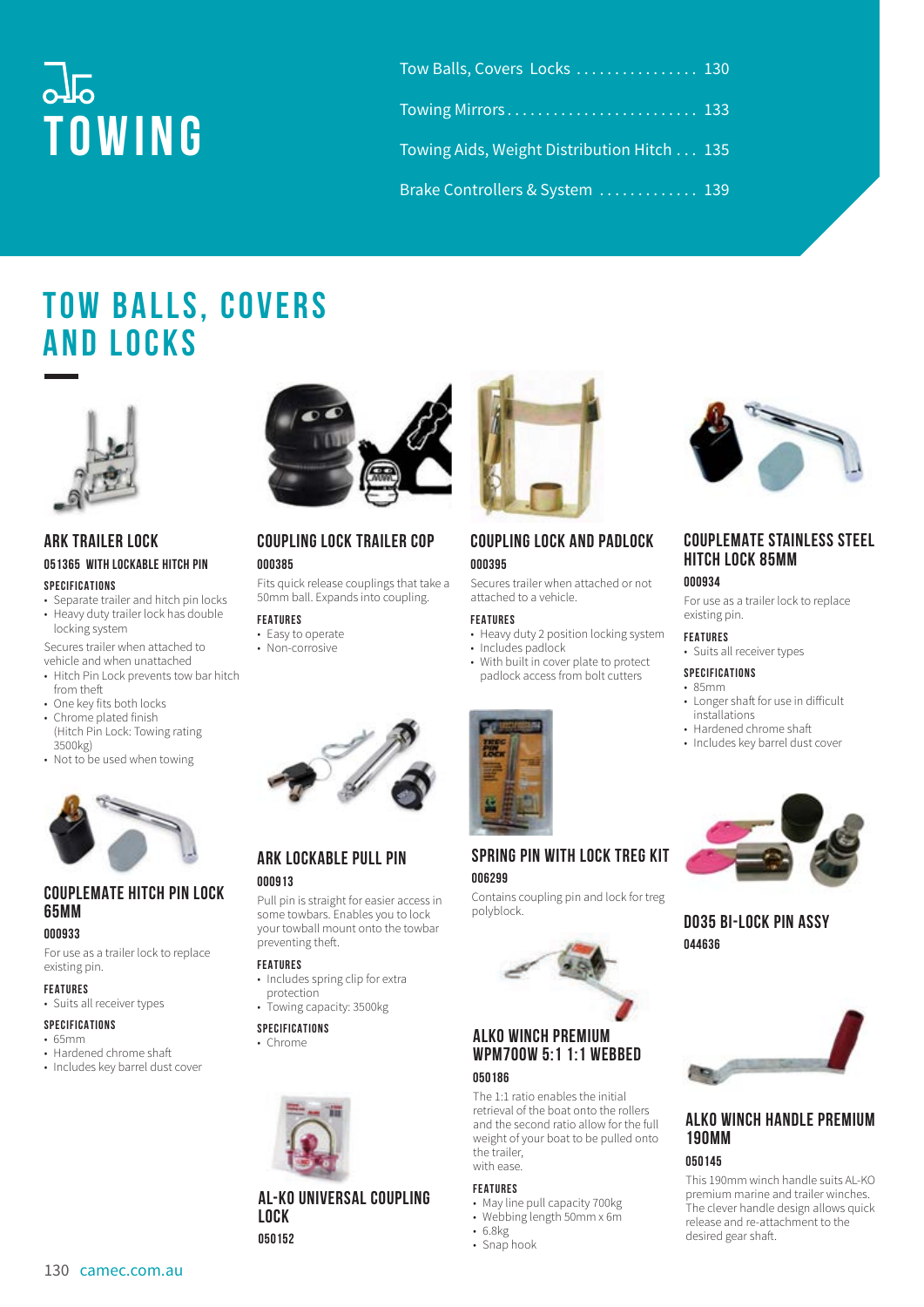**KLAMP IT WHEEL LOCKS**

**000402 B KLAMP IT 13"-15" TYRE WIDTH 165MM-185MM 000403 C KLAMP IT 13"-17" TYRE WIDTH 195MM-205MM 000404 D KLAMP IT 15"-17" TYRE WIDTH 215MM-245MM**

**WHEEL LOCK STRETCHMASTER**

• Multi-fit wheel lock to suit many trailer wheels up to 29cm wide • 160mm maximum wheel depth



# **WITI 050965 ANTI-THEFT SYSTEM**

WiTi offers a revolutionary anti-theft system and is the only anti-theft system designed specifically for caravans and trailers fitted with electric brakes. The WiTi Anti-The device detects movement via a highly sensitive gyroscope. If a caravan / trailer is hitched or moved slightly whilst the Anti-Theft is active then WiTi immediately locks the brakes, flashes all the lights and sounds an alarm. The caravan or camper trailer is completely immobilised and will be impossible to tow.

#### **FEATURES**

- Sensitive to movement and sharp knocks / bumps.
- WiTi Anti-Theft contains a highly sensitive gyroscope (the same technology found in drones) and is sensitive to acceleration and sharp knocks and bumps.
- Simple to operate and permanently installed in the caravan – no heavy locks, wheel clamps or chains to carry around
- When activated sounds an alarm, flashes all the lights (side markers, tail lights and indicators) and LOCKS the brakes initially for 5 seconds
- Remains active whilst there is movement
- Automatically resets after 30 seconds if no movement is detected
- Built-in safety features

#### **SPECIFICATIONS**

- Operating voltage 9V-12V
- Standby current draw ≤100mA
- Maximum trailer axles 3 axles
- Maximum rated current 30 amp
- Weight 300g
- Operating temperature range [-20C to 60C]



#### **TOWBALL - MACHINED 006255**

1 7/8" chrome plated towball.

#### **SPECIFICATIONS**

- Towing Capacity: 2270kg
- $\cdot$  Shaft length 51mm Shank Size: 7/8" (diam x 51mm(l)
- Chrome
- Not for use in 50mm ball coupling



# **KOVIX ALARMED U LOCK 051235 KVH-96**

Constructed from stainless steel and fitted with an anti-tamper alarm this heavy duty trailer lock will suit most styles of trailers. The Smart Lock alarm system is triggered by movement and activates a 120dB siren which sounds for 10 seconds before resetting. Designed to be used on a variety of trailer types it will suit 50-70mm ball hitches as well as ALKO Offroad 2/3.5T couplings.

#### **FEATURES**

- Lock can be used with or without alarm turned on
- 120dB built in anti-tamper alarm with automatic reset
- Weatherproof electronics with long life lithium battery
- On most ball couplings, the KVH can also be locked on while the trailer is attached to your vehicle.

#### **SPECIFICATIONS**

- Suits 50mm ball coupling
- Suits 70mm ball coupling
- Suits ALKO Offroad 3.5T
- Suits ALKO Offroad 2T • 120dB alarm
- Water Resistant Electronics
- Internal Dimensions (mm): 96(w) x
- 150(h) (Extended) • Not to be used when towing
- 



### **KOVIX TRAILER LOCK ALARMED 050283 KTR-18**

Constructed from stainless steel and fitted with an anti-tamper alarm this heavy duty trailer lock will suit most styles of trailers. The Smart Lock alarm system is triggered by movement and activates a 120dB siren which sounds for 10 seconds before resetting. Designed to be used on a variety of trailer types it will suit 50mm ball hitches, Off Road DO35 and Treg-style block hitches.

#### **FEATURES**

- Lock can be used with or without alarm turned on 18mm stainless steel locking pin with anti-cutting sleeve
- Anti-impact & drill resistant
- 120dB built in anti-tamper alarm with automatic reset
- Weatherproof electronics with long life lithium battery

#### **SPECIFICATIONS**

- Suits 50mm ball coupling • Suits HITCHMASTER DO35 Hitch
	- (including V3)
	- Suits Treg-style block hitch
	- 120dB alarm • 18mm locking pin
	- Weatherproof rating IP67
	- Overall Dimensions (mm): 175(w) x 100(h) x 37(d)
	- Internal Dimensions (mm): 80(w) x 60(h)
	- Not to be used when towing

# **SPECIFICATIONS**

**CLAMP 050153**

**000406 SPECIFICATIONS**

- Anti-theft wheel clamp adjustable to suit 13-15" wheels
- Key operated lock with weather cover

**AL-KO EASY CLAMP WHEEL** 

- Anti-scratch coating on contact ends
- May not suit some hi-walled tyres



**WINCH HANDLE SUIT JARRETT(HEX) 006720**



# **TOWBALL - MACHINED LONG THREAD**

### **006250**

Standard ball size, extra long shank for fitting stabiliser blocks and bike racks, etc.

#### **SPECIFICATIONS**

- Towing Capacity: 2500kg
- Ball size: 50mm
- Shank Size 7/8" (diam) x 80mm(l)
- Chrome





# **ALKO 50MM TOWBALL 036775**

Designed for use with Alko stabiliser coupling. AKS200 only.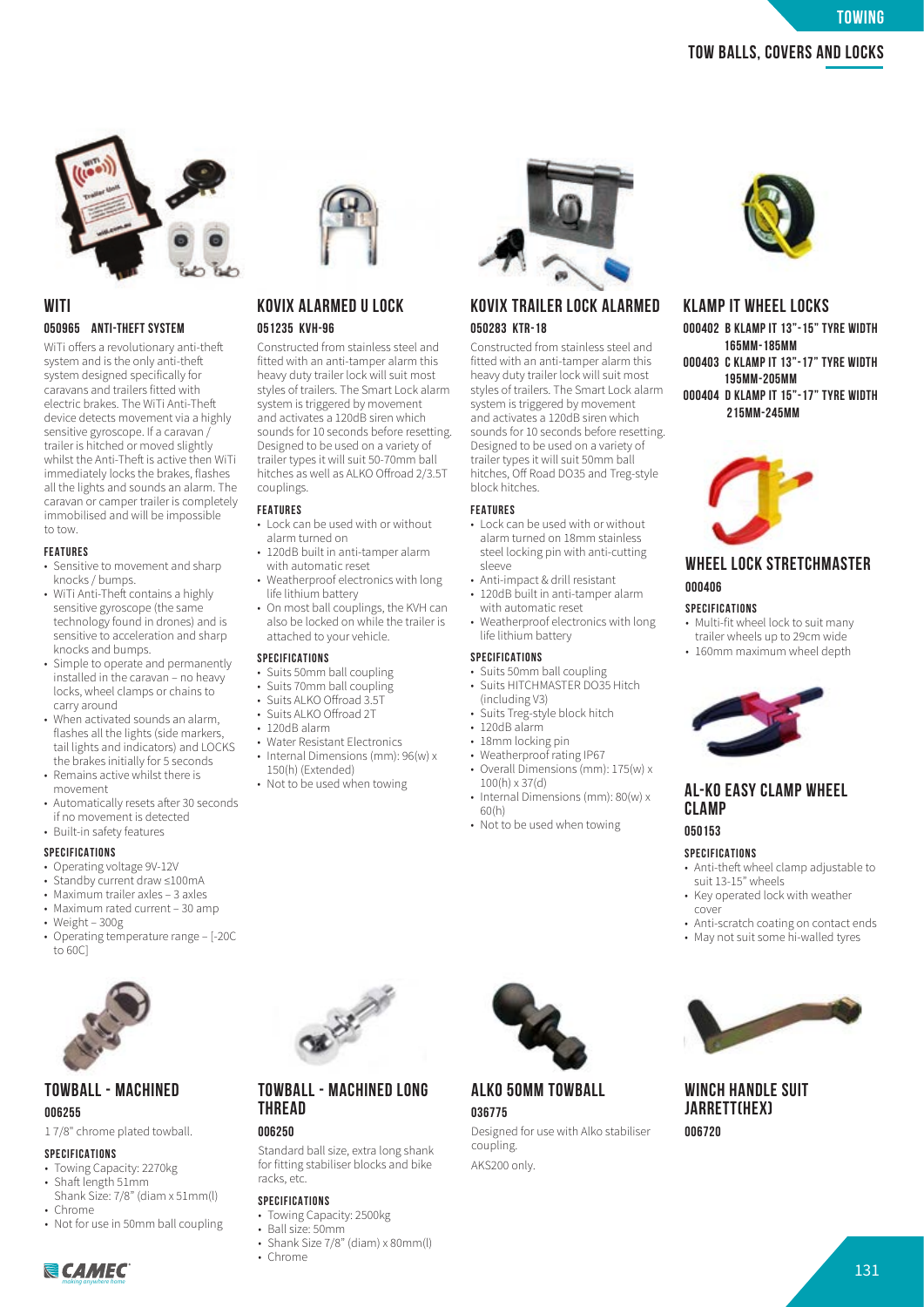

# **TOWBALL 3T - MACHINED 036443**

**SPECIFICATIONS**

• 50mm x 25mm Diameter Sha Towing capacity: 3,500kg



# **BLACK PVC TOWBALL SOFT COVER**

#### **000849**

Push on towball covers provide protection from grease.

#### **SPECIFICATIONS**

- Suits 50mm and 1 7/8" towballs
- Sold individually
- Black



# **HAYMAN REESE TOWBALLS**

| <b>CODE</b> | <b>DESCRIPTION</b>                              |
|-------------|-------------------------------------------------|
| 042925      | Towball only 50mm capacity 3500kg<br>Interlock  |
| 042926      | Flat sided towball only 50mm<br>capacity 3500kg |





#### **FEATURES**

- White grease
- Odourless
- Will not break down • Reduces friction
- Superior lubricant





#### **TOWBALL - MACHINED 006252**

Standard towball size.

#### **SPECIFICATIONS**

- 50mm x 62mm x 7/8"
- 62mm shank
- Towing Capacity: 3500kg
- Chrome plated



# **PLASTIC TOWBALL COVER BLACK HARD**

#### **000848**

Push on towball covers provide protection from grease. With spring clip.

#### **SPECIFICATIONS**

- Suits 50mm and 1 7/8" towballs • Sold individually
- Black



# **TOWBALL HIGH RISE - MACHINED**

# **006254**

High rise towball size with 25mm rise.

#### **SPECIFICATIONS**

- 50mm x 51mm x 7/8"
- 51mm shank
- Towing Capacity: 2000kg
- Chrome plated



# **CHROMED PLASTIC TOWBALL COVER**

#### **000850**

Push on towball covers provide protection from grease. Suits 50mm and 1 and 7/8" towballs.

#### **SPECIFICATIONS**

• Chrome Plastic



### **TOWBALL REDUCING BUSH 050236 SPECIFICATIONS**

• 33mm to 22.5mm



# **SHIN PROTECTOR ARK TP11 039991**

Made from soft rubber, fits securely over towbar goose neck.

**SPECIFICATIONS** • Black



# **TOWBALL SPANNER**

#### **006256**

Used for towball nuts, snap-up bracket bolts, D shackles, towbar tongue bolts and adjustable ball mount bolts and nuts.

# **DO NOT OVERTAKE TURNING VEHICLE**

# **DO NOT OVERTAKE TURNING VEHICLE STICKER**

#### **042870**

If your tow rig is near 7m long, a sign like this should be displayed on the back of your vehicle.

#### **SPECIFICATIONS**

- Dimensions: 300mm(l) x 125mm(h)
- Binderston, Carly by state
- Reflective yellow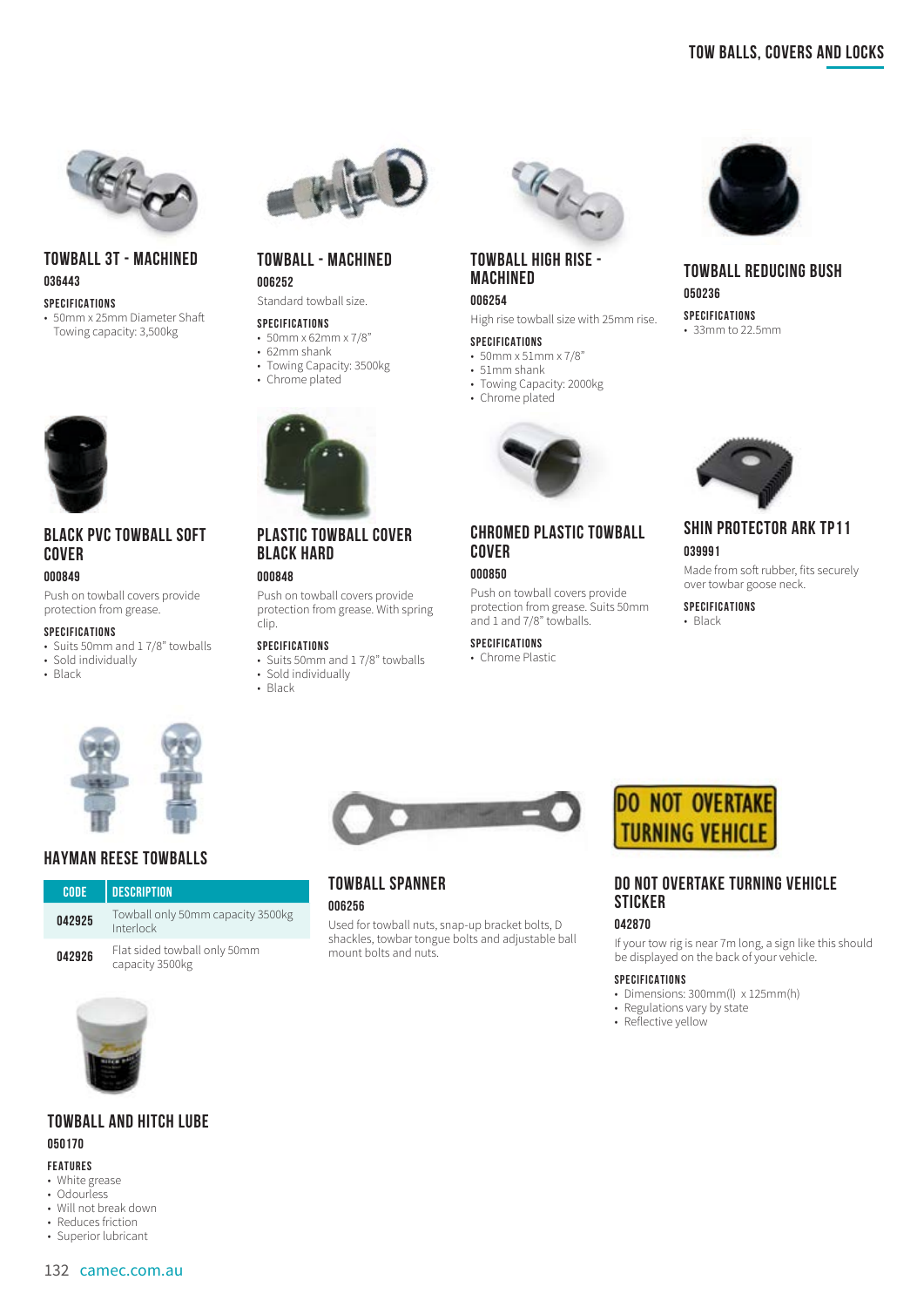# **Tow Balls, Covers and Locks Towing Mirrors**



#### **CAMEC CLIP ON TOWING MIRROR (FLAT GLASS) 040657**

Quick and easy to fit and suitable for most vehicles.

#### **FEATURES**

- Universal fitting
- Quick and easy to fit
- Aerodynamic and durable
- Supplied with straps for added
- security • Sold individually



#### **CAMEC SUCTION CUP TOWING MIRROR 040656**

Quick and easy to fit and suitable for most vehicles.

#### **FEATURES**

- Universal fitting
- Adjusts with vehicle's power mirror • Sold individually
- Strong suction cup holds the mirror
- in place • No clamping required



#### **CAMEC HEAVY-DUTY MIRROR BRACKET AND STRAP WIDE 034827**

Camec Heavy Duty Mirror bracket and strap to suit wide door on some Pajeros, Prados, Klugers, Landcruisers.



# **CAMEC HEAVY-DUTY MIRROR HEAD ONLY**

**000995**

Replacement heavy duty mirror head to suit Camec Heavy Duty Mirror (refer code 034194).



# **CAMEC HEAVY DUTY DOOR MIRRORS**

#### **034194**

Fits most vehicles. This heavy-duty door mounted mirror fits firmly and offers excellent vision. The large mirror head is  $229mm(w) \times 155mm(h)$  and is attached to an adjustable extension arm.

#### **FEATURES**

- Extends from 330mm to 470mm • Bottom door bracket is 20mm at
- widest point • Sold as a pair - 2/pk
- **SPECIFICATIONS**
- Ratchet T Bar ensures firm fitting
- Quality rubber mounting pads
- Suitable for towing caravans, campers, horse floats, boats, etc



# **STANDARD STRAP/HOOK**

#### **036575**

Replacement heavy duty mirror strap and hook to suit Camec Heavy Duty Mirror (refer code 034194).



# **CAMEC HEAVY-DUTY MIRROR RATCHET/SPRING**

**036576**

Replacement ratchet and spring to suit Camec Heavy Duty Mirror (refer code 034194).



#### **000962** Suits 2WD and 4WD vehicles.

**ORA TOWING MIRROR - CLIP ON**

#### **FEATURES**

- This mirror can be extended and swivelled horizontally and vertically
- Easily installed and removed • Clear visibility when towing vans up
- to 2.4m wide • Easily adjusted from inside car
- Pack of 2



### **COPPA ROSSA/ORA TOWING MIRROR SPARE PARTS**

| <b>PART NO.</b> | <b>DESCRIPTION</b>                       |
|-----------------|------------------------------------------|
| 001007          | ORA TOWING MIRROR-<br><b>MAG SUPPORT</b> |
| 001011          | ORA TOW/MIRROR<br><b>FXTENSION STRAP</b> |
| 001016          | ORA T/MIRROR<br><b>TRIANGULAR MOUNT</b>  |
| 002452          | ORA SPARE GLASS                          |
| 016917          | <b>ORA PLAIN NUT</b><br>S-BRACKET        |
| 038127          | ORA NARROW HOOK                          |
| 038125          | ORA HOOK STRAP                           |

# **CAMEC HEAVY-DUTY MIRROR ADJ SCREW/NUT SET**

**036577**

Replacement adjustable screw and nut to suit Camec Heavy Duty Mirror (refer code 034194).

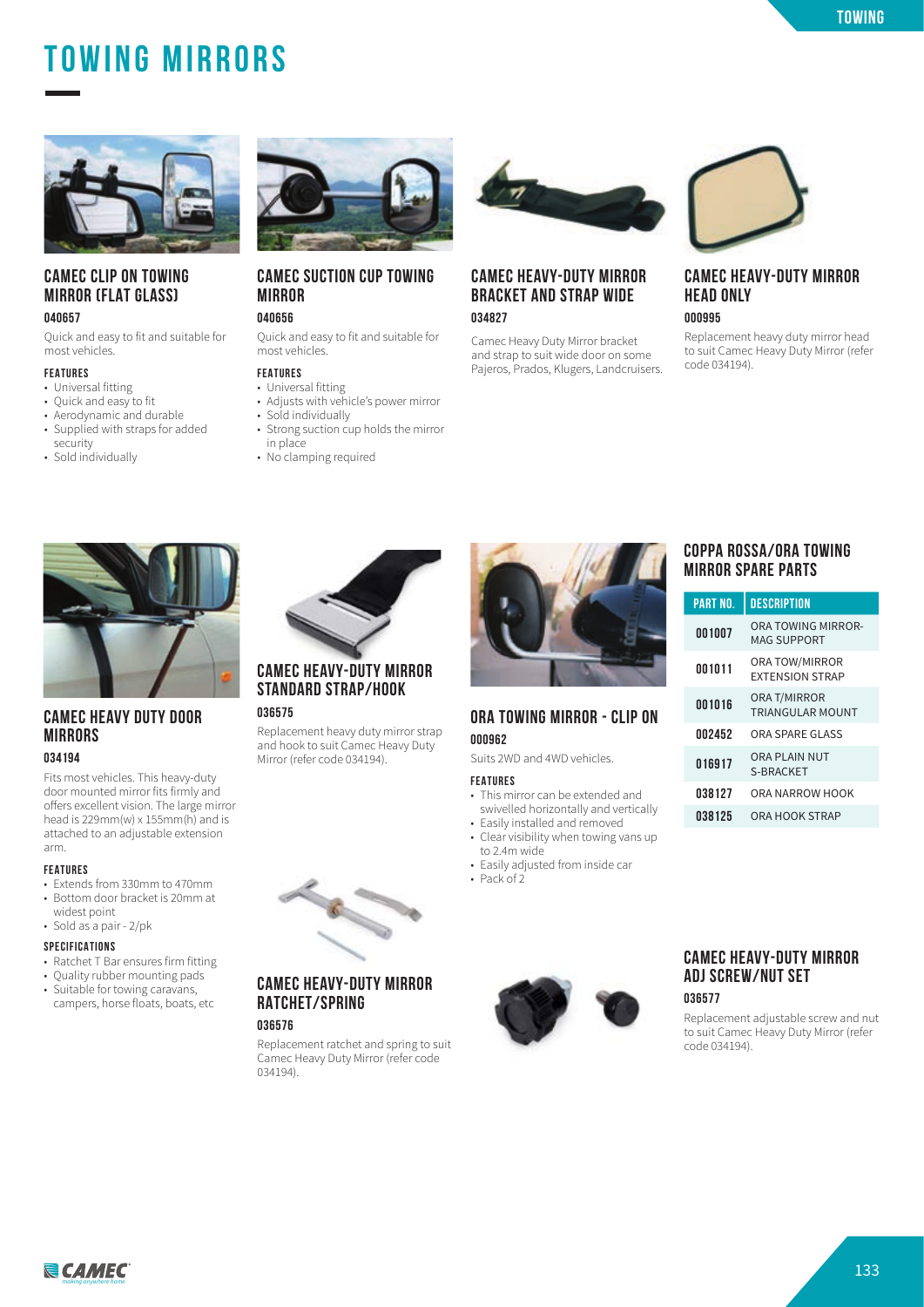

# **WE KNOW TOWING**

Since its inception in 1951, Hayman Reese has been the leader in towing and are true pioneers in the industry. Hayman Reese designs, manufactures, tests, and distributes a wide range of towbars, weight distribution hitches, brake controllers and associated accessories.

With over 70 years experience, we know towing.

PHONE: 1800 812 017 HAYMANREESE.COM.AU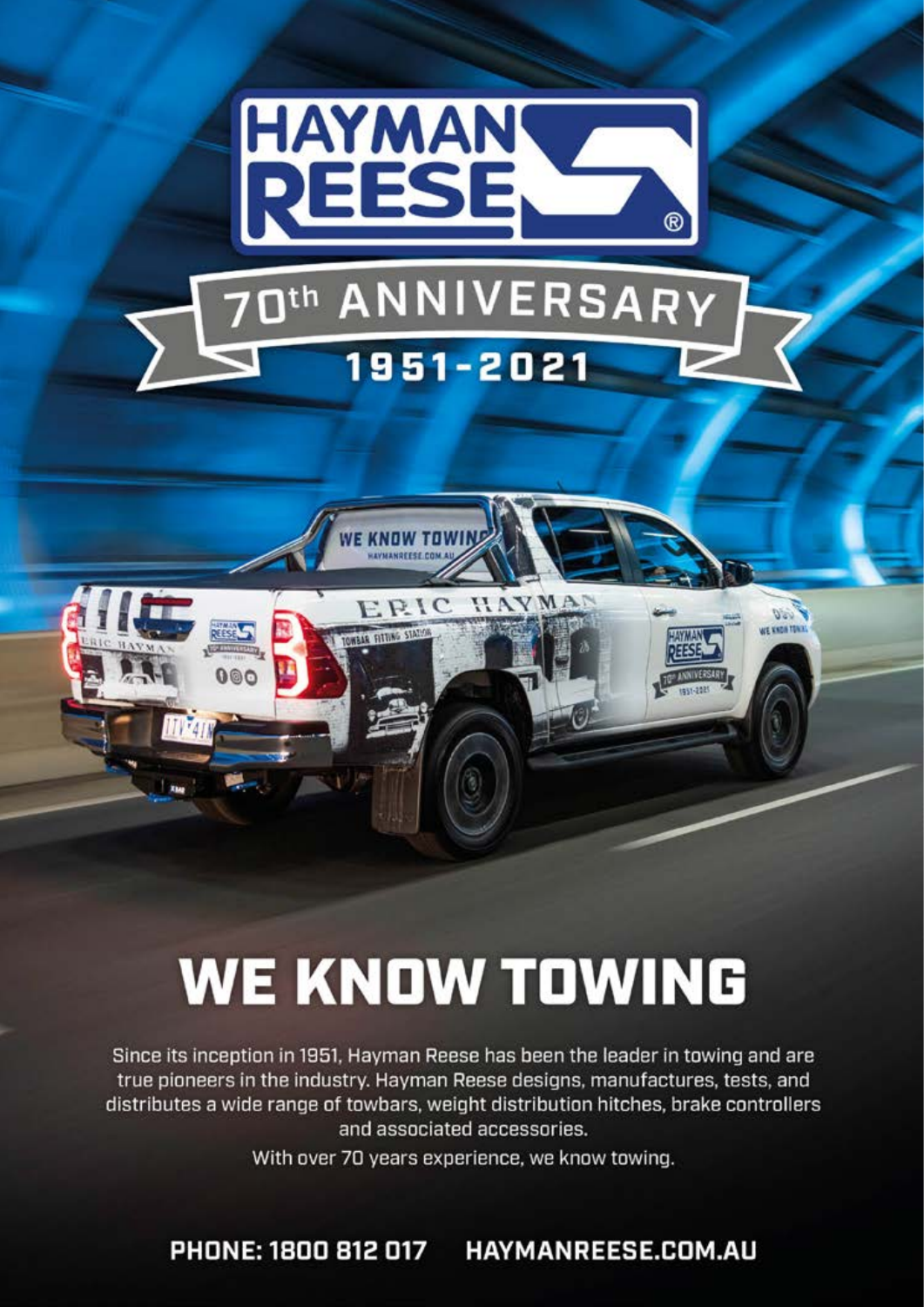# **towing**

# **Towing Aids, Weight Dist Hitch**



#### **HAYMAN REESE LED HITCH STEP 050169**

#### **FEATURES**

- Weight rated to 150kg
- High powered, ultra-bright LED light
- Plug-in ready, coming pre-wired with a 7-pin flat plug
- Multi-function switch configured to illuminate with vehicle reverse and parking lights (where vehicle has been pre-wired for reverse)
- Ideal for additional light when reversing or attaching a trailer in the dark
- Includes tow-ball adaptor to suit, standard flat sided & interlock towballs
- Suits most towbar tongues and towball mounts



# **HAMMERLOCK SHACKLE**

**051481**

Suits 10mm chain 3.15 rating.



### **HAYMAN REESE STANDARD MEDIUM DUTY WEIGHT DISTRIBUTION**

| <b>CODE</b> | <b>SERIES</b>           | <b>SPRING</b><br><b>BAR</b> | <b>MAX TOWING</b><br><b>WEIGHT</b> |
|-------------|-------------------------|-----------------------------|------------------------------------|
| 040572      | <b>CLASSIC</b><br>600LB | 30"                         | 135-275KG                          |
| 040468      | <b>CLASSIC</b><br>800LB | 30"                         | 275-365KG                          |

Distributes the ball weight across both axles of the tow vehicle to restore the correct steering and suspension geometry, braking efficiency and headlight alignment.

#### **FEATURES**

- Round/under slung 30" spring bar
- Head includes integrated friction sway tab
- Compatible with dual cam sway control (not included)
- Drop shank allows for 6 incremental height adjustments
- Hex cam adjustment washer allows for up to 6 head angle adjustments
- Suitable for A-frames up to 6"

# **CAMEC BALL WEIGHT SCALE 051439**

A must have to ensure safe and balanced towing by confirming ball weight. 400kg.



**042783 D-SHACKLE AND BRIM GAL 8MM RATED 750KG 042784 D-SHACKLE AND BRIM GAL 10MM RATED 1000KG**

**042785 D-SHACKLE AND BRIM GAL 11MM RATED 150KG**

**042786 D-SHACKLE AND BRIM GAL 13MM RATED 2000KG**



# **D SHACKLE BLISTER PACKED 050164 8MM**

**050165 10MM 050166 11MM** FEATURES

- Genuine Hayman Reese rated D-shackles
- Blister Packed

050164\* - Recommended for vehicles with a towing capacity of 2,000kg. 050165\* - Recommended for vehicles with a towing capacity of 3,500kg.

050166\* - Recommended for vehicles with a towing capacity of 6,000kg.

\*Where trailer capacity exceeds 2.5 tonnes, two safety chains must be used.

Each with their own D-Shackle



# **HAMMERLOCK SHACKLE 051480**

Suits 13mm chain 5.35 rating.



#### **HAYMAN REESE CLASSIC MEDIUM DUTY WEIGHT DISTRIBUTION**

| <b>CODE</b> | CLASSIC<br><b>SERIES</b> | <b>SPRING</b><br><b>BAR</b> | <b>MAX TOWING</b><br><b>WEIGHT</b> |
|-------------|--------------------------|-----------------------------|------------------------------------|
| 040081      | 600LB                    | 30"                         | 135 - 275KG                        |
| 040084      | 800LB                    | 28"                         | 275 - 365KG                        |
| 040083      | 800LB                    | 30"                         | 275 - 365KG                        |

Suitable for ball weights between 135kg and 275kg, the Hayman Reese 600lb classic Weight Distribution kit comes with trunnion style spring bars that are ideal for trailers and caravans that have a 4" A-frame, with the coupling mounted on the top, or with a 5" and 6" A-frame, with the coupling mounted on the bottom.

#### **FEATURES**

- Trunnion style 30" spring bar
- Head includes integrated friction sway tab • Compatible with dual cam sway control (not
- included) • Drop shank allows for 6 incremental height
- adjustments • Hex cam adjustment washer allows for up to 6 head angle adjustments



# **HAYMAN REESE HITCH STEP 050168**

This handy Hitch Step from Hayman Reese allows you to easily reach the roof and into the rear of your vehicle. It is quick and simple to install onto almost all Australian tow bars including round, flat-sided and interlock tow balls.

The high grade aluminium construction means it is lightweight, corrosion resistant and looks great. It also features a non-slip tread making it safe to use even when wet. It is designed to remain in place when towing but may need to be removed for tight turns. Please note: This step cannot be used with weight distribution hitches.

#### **FEATURES**

- Easy to install
- High grade aluminium constructior
- Non-slip treac
- Fits most tow bars

#### **SPECIFICATIONS**

- Weight Rating: 120kg
- Dimensions (mm): 350 x 80 x 50
- 



# **PRO SERIES WEIGHT DISTRIBUTION**

| <b>CODE</b> | <b>SERIES</b>                        | <b>SPRING</b><br><b>BAR</b> | <b>MAX TOWING</b><br><b>WEIGHT</b> |
|-------------|--------------------------------------|-----------------------------|------------------------------------|
| 041822      | <b>PRO</b><br><b>SERIES</b><br>600LB | 30"<br><b>ROUND</b>         | 135-275KG                          |
| 041823      | <b>PRO</b><br><b>SERIES</b><br>800LB | 30"<br><b>ROUND</b>         | 275 - 365KG                        |

Distributes the ball weight across both axles of the tow vehicle to restore the correct steering and suspension geometry, braking efficiency and headlight alignment.

#### **FEATURES**

- Round/under slung 30" spring bar
- Head includes integrated friction sway tab
- Drop shank allows for 6 incremental height adjustments
- Hex cam adjustment washer allows for up to 6 head angle adjustments
- Suitable for A-frames up to 6"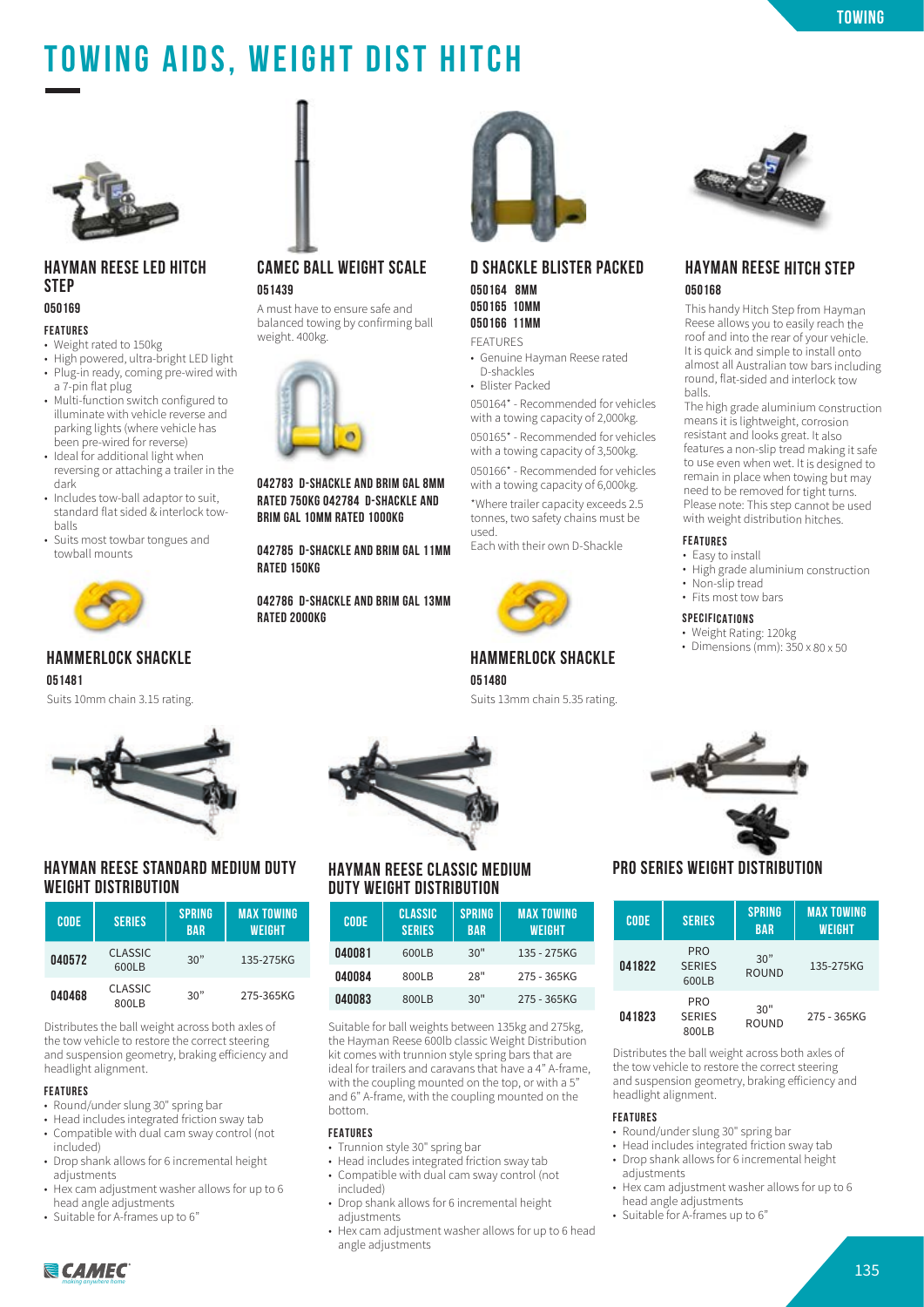

# **REESE 1200LB SUPER H/D WDH 040085**

#### **FEATURES**

- Head includes integrated friction sway tab<br>• Compatible with dual cam sway control (p • Compatible with dual cam sway control (not included)
- Drop shank allows for 6 incremental height adjustments
- Manufactured for serious heavy duty towing, it has a fine tooth adjustment washer which allows for up to nine head angle adjustments



# **HAYMAN REESE SNAP-UP BRACKET ONLY (21120)**

#### **035311**

For use with Hayman Reese hitch.

• Please note: These do not come with a bolt. The bolt is 1/2" x 2 1/2" UNC and are not grade specific.

#### **FEATURES**

- To suit weight distribution hitch
- Bolt (not included) screws into clamp bracket to A-frame of caravan
- Not supplied with snap up pin



#### **PROSERIES FRICTON SWAY CONTROL (PRO4000) 043016**

Friction Sway Control uses friction to resist pivotal movement and thereby works against the effects of induced sway. It operates on the principle of "stiffening" the coupling between the tow vehicle and trailer. The degree of "stiffening" or friction is adjusted to suit various trailer weights and towing conditions. Its operation is simple and uncomplicated. It doesn't prevent the generation of sway; it simply works to resist the forces once they have started.

#### **FEATURES**

- Installs and removes easily
- Removes with two spring locking pins
- Heavy construction for added reliability
- Friction brake keeps trailer and tow vehicle stable • Quick attachment to trailer frame and ball mount
- Can only be used on one side



# **REESE FRICTION SWAY TOWBALL ADAPTOR 043273**

Attaches to existing 75mm wide Hayman Reese trailer ballmount to allow fitting of friction sway control (043016)



# **HAYMAN REESE 3/8IN U-BOLT KIT-CHAIN 000908**

Joins spring bar to spring bar chains.

#### **SPECIFICATIONS**

 $• 3/8"$ 

• Includes washer and nut



#### **REESE A.B.M. BOLT KIT 000925**

Replacement bolt kit to suit Hayman Reese adjustable ball mount head on weight distribution hitch.

#### **FEATURES**

• Includes bolts, nuts and washers



### **TRAILER-BLISTER PULL PIN-CLIP**

#### **050160**

Pull pin and cup in one handy blister pack.



#### **PINTLE HOOK ADAPTOR 000889**

To suit heavy duty 50x50mm hitch receiver towbars. Maximum load: 3500kg.

#### **SPECIFICATIONS**

• Size: 240mm tube length 83mm from full pin hole to end of tube



### **PINTLE HOOK ADAPTOR 210MM LONG**

#### **035295**

Pintle Hooks are the alternative to the standard 50mm towball. Pintle Hooks are particularly used in commercial applications.

#### **SPECIFICATIONS**

- Pintle hook adaptor to suit heavy duty 50mm x 50mm hitch receiver towhars
- Trailer ball mount with 195mm lug to suit pintle hook
- Size: 210mm O/A length, 83mm from pull pin hole to end of tube
- Maximum Load Weight: 3500kg



# **HAYMAN REESE SCREW SET SNAP-UP BKT**

# **000910**

- **SPECIFICATIONS** •  $1/2$ "  $\times$  2"
- Sold singly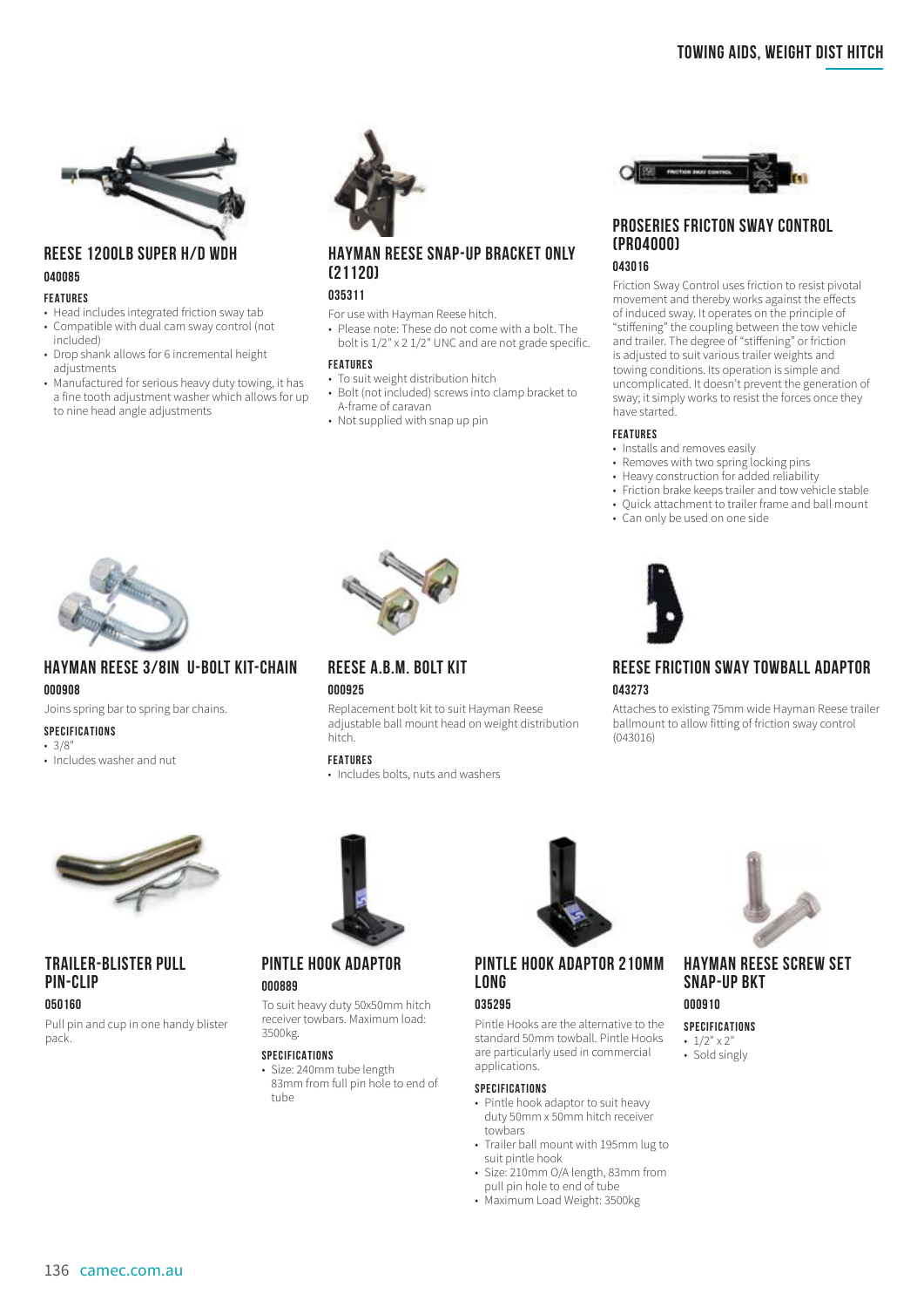**towing**

# **Towing Aids, Weight Dist Hitch Towing Aids, Weight Dist Hitch**



#### **HAYMAN REESE TOWBALL MOUNT 12" 035292**

#### **SPECIFICATIONS**

- 2250kg capacity
- Commonly used for utes with overhanging trays





#### **HAYMAN REESE SNAP UP BRACKET HANDLE 000912**

For use with 035311 snap up bracket.



#### **SNAP UP SAFETY PIN 050154** Stops snap on bracket from disengaging.

**SPECIFICATIONS** • 2 per packet



# **HAYMAN REESE HITCH PULL PIN**

**000915 PULL UP PIN 000916 CLIP SUIT PULL PIN** Standard hitch pin.





# **HAYMAN REESE INTERLOCK TOWBALL**

#### **042924**

5 hole adjustable. maximum towing capacity 2250kg includes towball



**SILENT HITCH PIN**

• Includes 2 Keys

**HAYMAN REESE ADJUSTABLE TOWBALL MOUNT (70207)**

• Maximum Towing Capacity: 3500kg • Suitable for use with DO35 when not using weight distribution • Supplied with standard drop shank

- Helps silence rattling
- Hollow ballmounts

**042921** Includes towball. **SPECIFICATIONS**

040469



**R CLIPS 000811 3MM FOR RV TOWAID 000812 4MM**



# **ADJUSTABLE BALL MOUNT HEAD ONLY**

**042948**

Adjustable 3500kg Tbm Head - Hayman Reese.

Use with choice of drop shanks 040469 / 040470 / 040471 / 040472



#### **HAYMAN REESE DROP SHANK**

|        | 040469 STANDARD |
|--------|-----------------|
| 040470 | 30MM            |
| 040471 | 95MM            |
| 040472 | 160MM           |

Hayman Reese have a range of drop shanks available. Suitable for 4WDs and other vehicles where the lowest/ highest setting is not low or high enough. Using the standard shank.



# replacement for worn or lost TBM's with the added bonus of a locking Hitch Pin for added security.

**050171**

**FEATURES**

- There are two Secure Towing Kits in the range one rated to 2,500kg and the other rated to 3,500kg.
- Each one has been tested and certified to exceed Australian design standards.

#### **SPECIFICATIONS**

• Trailer Ball Mount: Fits 50mm Hitch Receivers, Rated up to 2500kg, Superior Finish Towball: Genuine Hayman Reese 50mm, 3500kg rated flat sided tow ball, Nut and spring washer

The Secure Towing Kit comprises of a Trailer Ball Mount (TBM), Flat-Sided Towball and Locking Hitch Pin. This Kit provides the perfect

• Hitch Pin:Anti-theft Lockable Hitch Pin with spare key

**HAYMAN REESE SECURE TOWING KIT 2500KG**

- Overall length 316mm
- The dimension from the end of the receiver to the centre of the lock pin is 83mm
- The dimension from the centre of the lock pin hole to centre of the ball mount hole is 192mm

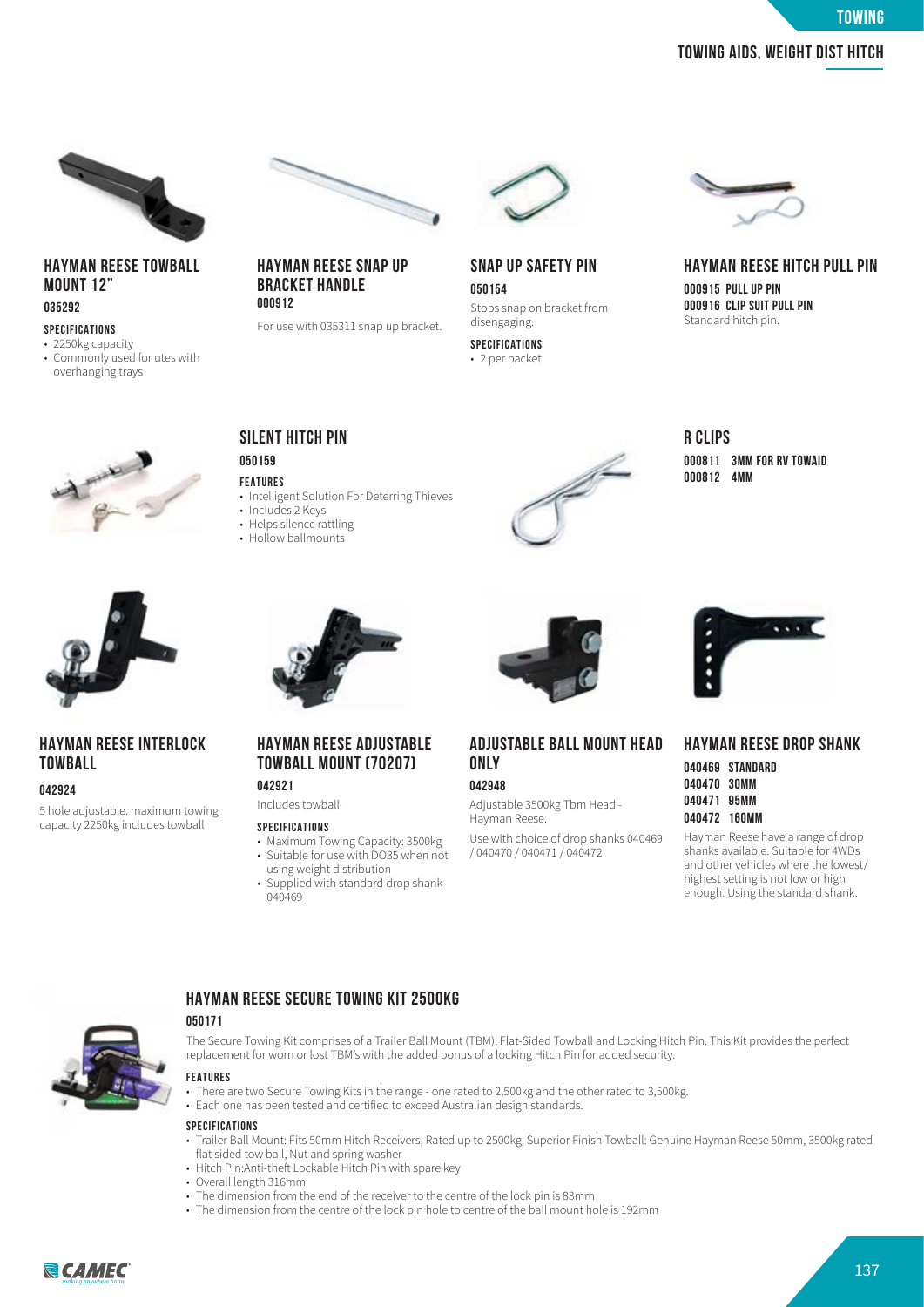

# **HAYMAN REESE SECURE TOWING KIT 3500KG**

#### **050172**

The Secure Towing Kit comprises of a Trailer Ball Mount (TBM), Flat-Sided Towball and Locking Hitch Pin. This Kit provides the perfect replacement for worn or lost TBM's with the added bonus of a locking Hitch Pin for added security.

#### **FEATURES**

- There are two Secure Towing Kits in the range one rated to 2,500kg and the other rated to 3,500kg.
- Each one has been tested and certified to exceed Australian design standards.

#### **SPECIFICATIONS**

- Trailer Ball Mount: Fits 50mm Hitch Receivers, rated up to 3500kg, Superior Finish
- Towball: Genuine Hayman Reese 50mm, 3500kg rated flat sided tow ball, Nut and spring washer Hitch Pin:Anti-theft Lockable Hitch Pin with spare key
- The dimension from the centre of the lock pin hole to centre of the ball mount hole is 209mm



# **HAYMAN REESE SPRING LOADED HITCH COVER 050163**

#### **FEATURES**

- Fits most 50mm x 50mm hitch receivers
- Durable plastic
- Quick and easy installation mounting hex key included



# **REESE HITCH BOX COVER - RUBBER 035959**

#### **FEATURES**

• Hayman Reese Hitchbox Cover, Black rubber. Fits into Reese hitch after towball mount is removed.



# **EQUALIZER A FRAME BRACKET KIT**

#### **000820**

#### **FEATURES**

- Replacement equaliser brackets and B-plates (with bolts) Pack of 2.
- Suits standard 100mm 4" A-frame • Used on the older 'Shepherds Hook' style of hitch



# **BRACKET KIT**

# **000822**

Galvanised equalizer bracket set for use if your A-frame is more than 100mm deep. Suits 6" (150mm) A-frames.

#### **SPECIFICATIONS**

- Length: 150mm
- Weight: 2.33kg
- Pack of 2

# **BACKSAVER CLASSIC RV TOWAID**

#### **000407**

Adjustable mechanical aid to assist placing equalizer rods into chassis brackets - saves back muscles.



### **COUPLEMATE BALL ATTACHMENT AID**

#### **001024 BALL ATTACHMENT AID 001026 SPARE BASE PLATE**

The Couplemate is an innovative selfaligning accessory designed to locate the trailer coupling directly over the ball without assistance, physical effort or guiding. It can also be used as a theft deterrent by securing the trailer to the vehicle.

#### **FEATURES**

- Suits standard towball and torsion bar fittings
- Long shank towballs are recommended when used in conjunction with torsion bar fittings
- Wings can be locked in the security position as a theft deterrent whilst towing or when the vehicle and/or trailer are left unattended



#### **TRAILER-HITCH BOX COVER 050162**

Aesthetic aluminium surround for the Hayman Reese hitch receiver box

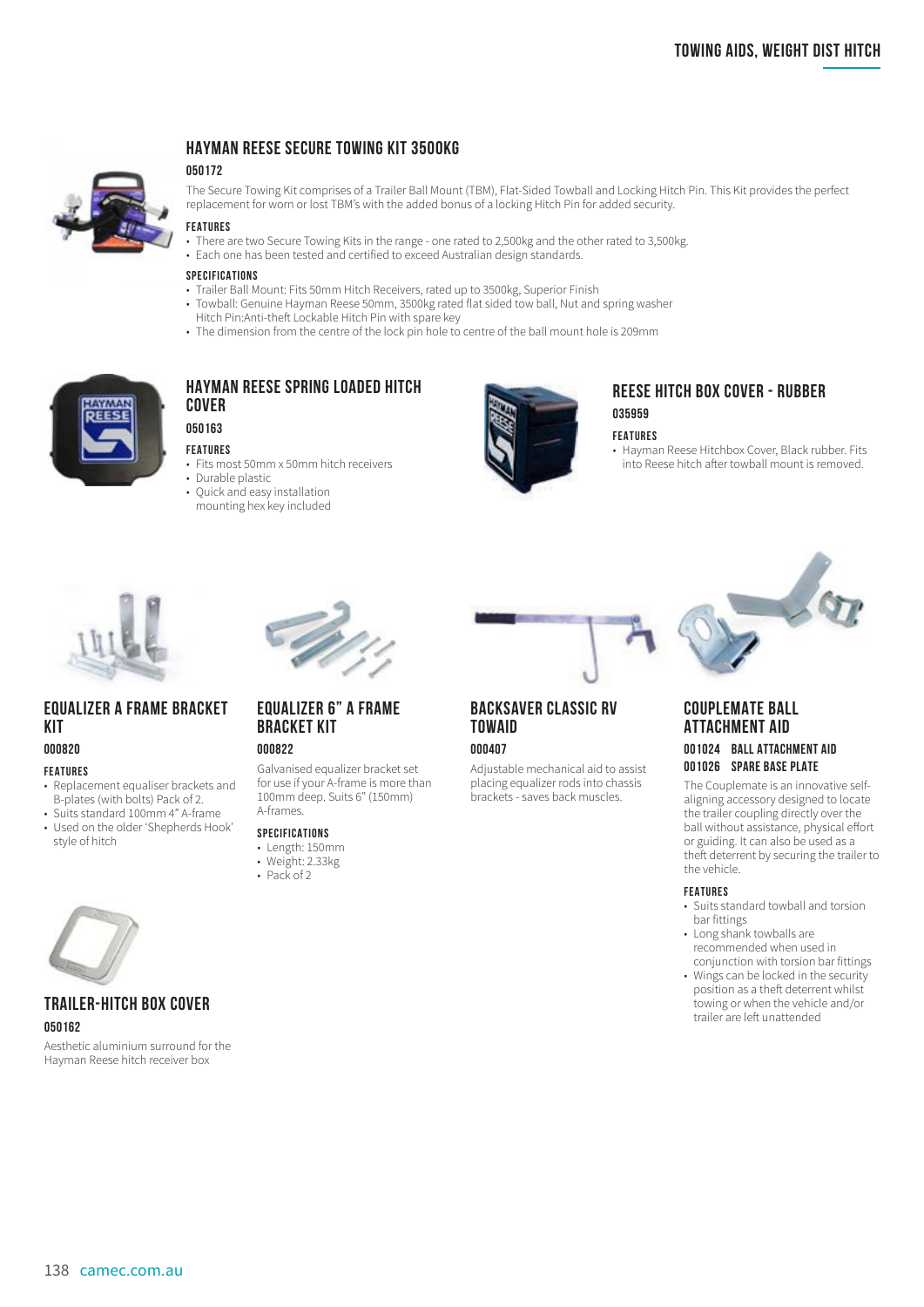# **BRAKE CONTROLLERS & SYSTEM**



### **BRAKE CONTROLLER VOYAGER (9030) 000947**

This easy to install electronic brake controller features advanced electronics that minimises false braking to give a smoother ride, even on the roughest roads.

#### **FEATURES**

- Compact and easy to install
- Minimises false braking
- Suits 2-4 magnets
- Includes mounting kit



### **BRAKE CONTROLLER TEKONSHA P3 (90195) 038367**

One of the more advanced approaches to trailer brake controls. Requires no manual leveling. Self adjusting sensing device to allow for easy, flexible installation from nearly horizontal to nearly vertical. Will constantly adjust itself to the position of tow vehicle.

#### **FEATURES**

- Allows the user to switch between electric over hydraulic or electric trailer brake mode
- • Highly advanced easy to understand roadside diagnostics
- • Easy access controls upfront
- • Compact dash hugging design
- • Easy to use clip mounting system

#### **SPECIFICATIONS:**

- • Dimensions: 115mm(l) x 27mm(h) x 80mm(d)
- • Weight: 650gms
- • Made for up to 4 axle trailer brake systems



#### **BRAKE CONTROLLER SENTINEL (05650) 040752**

Simple operation, slim design and a wide range of mounting options make it the perfect choice for today's towing vehicles. No moving parts or pendulums to adjust, it can be mounted in virtually any position.

#### **FEATURES**

- Digital display, solid state, no moving parts
- Compact size, mounts anywhere
- Advanced internal circuit protection to prevent damage if incorrectly wired
- No hydraulic connections
- No levelling required

#### **SPECIFICATIONS**

- Includes mounting bracket, hardware and instructions
- For use on 12V negative ground systems only
- Smartclick compatibility offers plug and play functionality allowing a quick and easy connect to any Smartclick brake control body harness

#### **HAYMAN REESE BRAKE COMPACT CONTROLLER**

#### **042927**

The Hayman Reese Compact joins the already reliable range of Hayman Reese Brake Controls and, like the name suggests, is compact enough to be installed when space is a big factor. The controls are mounted in the dash, with the main control unit mounted out of sight. Very few tools are needed to carry out the installation with a drill, crimp tool, wire cutter and circuit tester all you need to complete your job.

#### **FEATURES**

- Compact size
- Electric trailer brake control for 1-3 axles
- Plug and play feature allows for quick and easy connection with the Hayman Reese Smartclick brake control harness
- Unique sync adjustment for towing different trailers
- Flexible and neat mounting options
- Green LED indicator monitors a secure connection with your trailer
- Remote mount ensures no issues with hitting the brake control unit or damaging it whilst moving in your vehicle
- Remote mount is less likely to interfere with any airbag deployment zones e.g. knee or lower leg

#### **SPECIFICATIONS**

- 3 year limited warranty
- Quick connect plug
- Power output control/manual override button
- Sync control
- LED indicator

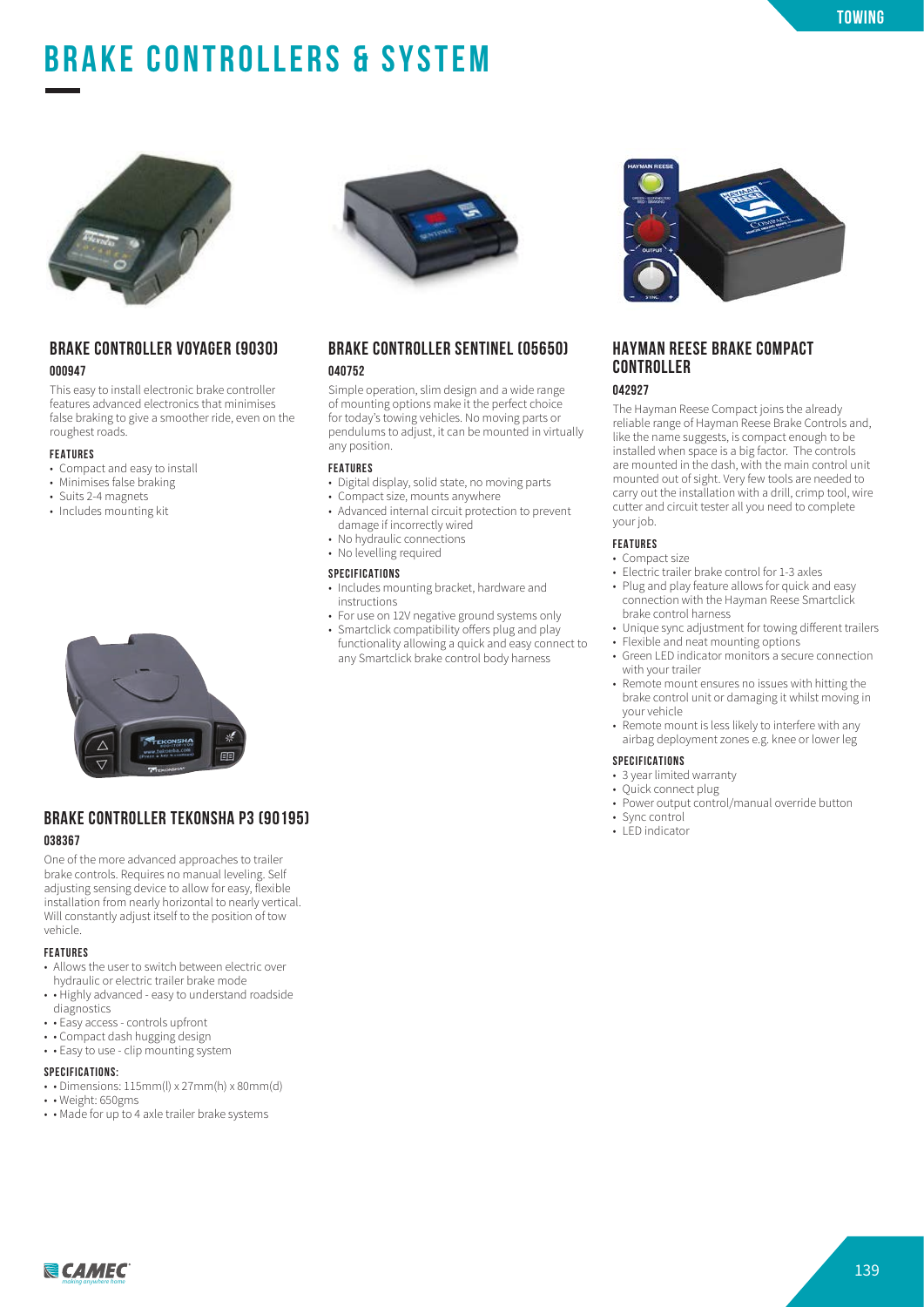

# **BREAKAWAY SYSTEM CAMEC**

#### **040119 041767 - REPLACEMENT BATTERY**

Install on your caravan or trailer A-frame or in any protected position. It includes a battery that can apply your caravan or trailer electric brakes for at least 15mins in the event the caravan or trailers is disconnected from the tow vehicle. This is a mandatory addition to any caravan or trailer that exceeds 2.0 tonnes.

#### **FEATURES**

- Charging of the battery can be done via the tow vehicle auxiliary line
- Rechargeable battery included, manual test circuit and battery charge indicator
- Single and dual axle, compact and easy to install
- Includes breakaway switch
- Test circuit included and battery charge level indicator





# **ARK ELECTRIC BREAK AWAY SYSTEM**

# **051349**

#### **FEATURES**

- Suitable for 2 and 4 wheel brake systems
- Built-in battery charger, charges battery while plugged into vehicle
- LED test lights indicate state of a battery charge
- 5Ah battery Includes Break-away switch.



# **BREAKAWAY KIT 6000 BREAKSAFE**

#### **000940 6000 KIT - SUIT UP TO 4 WHEEL TRAILER**

Designed to automatically apply the electric brakes and brake lights on the trailer in the event of an accidental separation from the tow vehicle.

#### **FEATURES**

- Automatically recharges when
- connected to tow vehicle
- Compact and easy to install

#### **SPECIFICATIONS**

Please note: A unit of this type must be installed on trailers in excess of 2000kg if built after July 1989.

- Monitor Dimensions: 64mm(w) x 25mm(h) x 50mm(d)
- Monitor Weight: 80g (039363)

#### 140 camec.com.au

# **ELECTRIC BREAK AWAY SWITCH 050112**

Genuine Alko replacement part



# **BREAKSAFE REMOTE MONITOR RM6000**

**039363** 



# **TRICKLE CHARGER SLA 12V 1A 044433**

A mains powered Lead Acid battery charger designed for 12V batteries. Features intelligent automatic charge controller to stop charging when the battery is full and maintain the battery with a 'floating' charge mode. This feature allows you to leave the charger connected to the battery without risk of overcharging and know your battery is always ready to go. Includes a 2m long cable with interchangeable DC plug and Alligator clips.

#### **SPECIFICATIONS**

- Charging voltage: 12V
- Charging current: 1 amp
- Dimensions:  $70mm(1) \times 40mm(2) \times 40mm(2)$
- Recommended for charging breakaway system batteries



# **BREAKAWAY KIT TEKONSHA 2028**

#### **000939 BREAKAWAY KIT COMPLETE 000938 REPLACEMENT SWITCH**

Lockable breakaway kit for all single, tandem and tri-axle breakaway applications.

#### **FEATURES**

• Kit contains a polymer battery case with A-frame or post mounting bracket and a 12V sealed rechargeable 5A battery.

# **BREAKAWAY KIT 6000XP BREAKSAFE**

#### **000942 SUIT 6 WHEEL TRAILERS**

The Breaksafe 6000XP has the addition of many innovative new features including easy access to the battery compartment for servicing and fully enclosed internal circuit board case for better water resistance.

The Breaksafe 6000 Breakaway

System activates the electric brake system and brake lights of your Caravan or Trailer if it is accidentally separated from the tow vehicle (e.g. Breakaway).

The battery compartment is easily accessible and features a fully enclosed circuit board case for better water resistance.

The kit includes a 7ah battery, coil cable breakaway switch, mounting hardware and installation instructions.

The breaksafe battery recharges while driving through an auxiliary line or you can use an external battery charger. You can also test the condition of the battery with a simple push of the button on the front of the unit.

#### **SPECIFICATIONS**

- Applies electric brakes on up to 6 wheels, if a trailer/caravan gets separated from tow vehicle
- Keeps brakes applied for up to 20 minutes
- Includes a 7ah battery that re-charges while you drive
- Suitable for: Caravans, trailers, horse floats and campers



### **BREAKAWAY KIT HOPKINS 042758**

The Engager Breakaway Kit features simple wiring for easy installation. Does not include any remote monitoring function.

#### **FEATURES**

- Easy to read LED meter
- Activates trailer brakes upon separation from the tow vehicle.
- 1-2 axle capacity